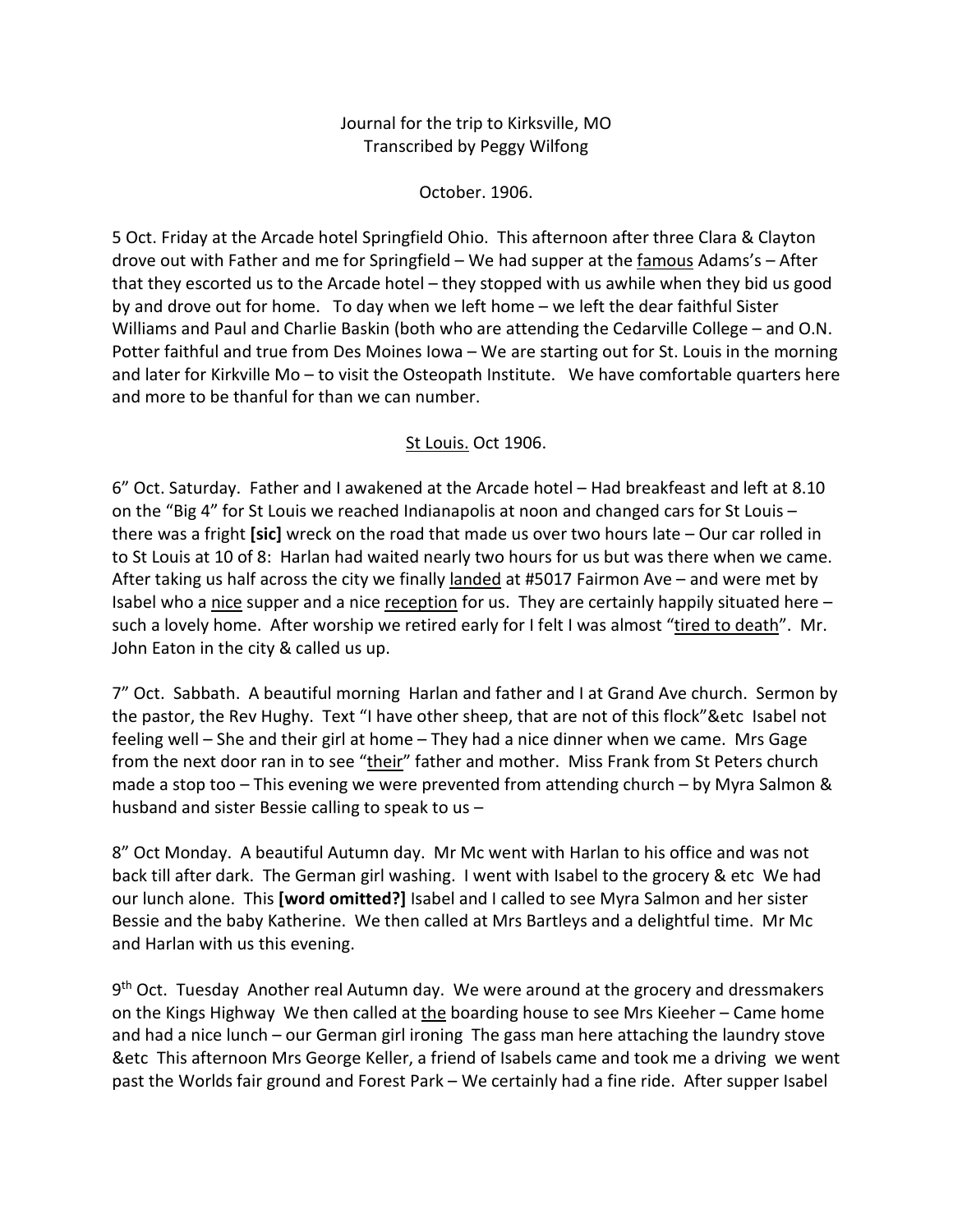and I around at the drug store &etc Mr Mc and Harlan away all day – returned at dark this evening.

10" Oct. Wed – Cool – but bright sunshine – Isabel and I at the dress makers – then at Dr. C. A. Trotsmans office – Next we took the car and went up into the city a sight seeing – We took lunch at Bans on the  $4<sup>th</sup>$  story – Everything lovely etc – We then went to some of the other stores – when out I purchased a pr of sissors – "Keen Cutters" – A pocket testament for Mr Mc. After we came home we both took a good nap. Mr Mc & Harlan away to day again – home a little earlier. All around the fire & lamp –

11" Oct. Thurs. Almost cold this morning – They started the fire in the furnace! Isabel called at Myra's to invite them to lunch but Bessie left for Bloomington at noon. I was out for a little walk – Isabel out this p.m. – We have had a pleasant day together – Mr Mc with Harlan all day – Home in due time for supper. A letter again from Fred – He was at Chicago – expects to be here as soon as possible –

12" Oct Friday. Most a lovely day. The German girl, here, on a general clean up. Mrs Keller called for Isabel to go with her this afternoon to a gathering of the " $6<sup>th</sup>$ " Psalm singing churches – at one of their churches across the city. It was agreed I should go – she called for me with her nice horse (Richmond) & buggy – I met Mrs Rev Campbel **[?]** late of Cedarville O – had a nice time with her during the social hour. A nice program rendered – light refreshments served – Harlan went to Alton this afternoon will not be back until some time to night – We are lonesome without him. Mr Mc came back here this afternoon. Isabel kept Myra's baby for her-She had callers. This evening after dinner Isabel and Mr Mc and I took a walk on the Kings High way. This has been a very delightful day. This evening a letter from Clara and Homer. Homer is planning to be in this city the last of this month or first of next – but I am afraid we will not be here to see him.

13" Oct. Saturday. Quite a nice day. Isabel and I over on the Kings hiway We called to see Mrs W.E. Ward – When we came home we brought our groceries with us. I had the basket – but as I came up the steps I came near falling I went around on a whirl and **[?]** all of my produce on the street – again saved from what might have been a serious accident This p.m. Isabel called at Myras and at Mrs Adel Bartleys. Mrs. Bartley Jr called later on and chatted with Isabel & me awhile telling us of her summer spent in N.Y – she just returned yesterday. Harlan came in from his trip to Alton last night at ten oclock. He and Mr Mc away all day They returned at seven. Mrs Googe **[?]** and Seymour called this evening. Harlan and Isabel walked out this evening It has just been a week since we arrived here – and what a pleasant week it has been – I have got acquainted with several of Isabels nice friends.

14" Oct. Sabbath Quite a nice day but like "fall." This morning Mr Mc and Harlan and I at Grand Av church Rev Hughys text "Awake O North wind; and come thou South; blow upon my garden, that the spices there of may flow out." The Spirit comes from God through Jesus Christ. We had a fine sermon – Isabel at home. Rose had a nice dinner when we returned. This afternoon we called on a sick lady on this flat **[?]** Mrs Lindsey who proved to be a Monmouth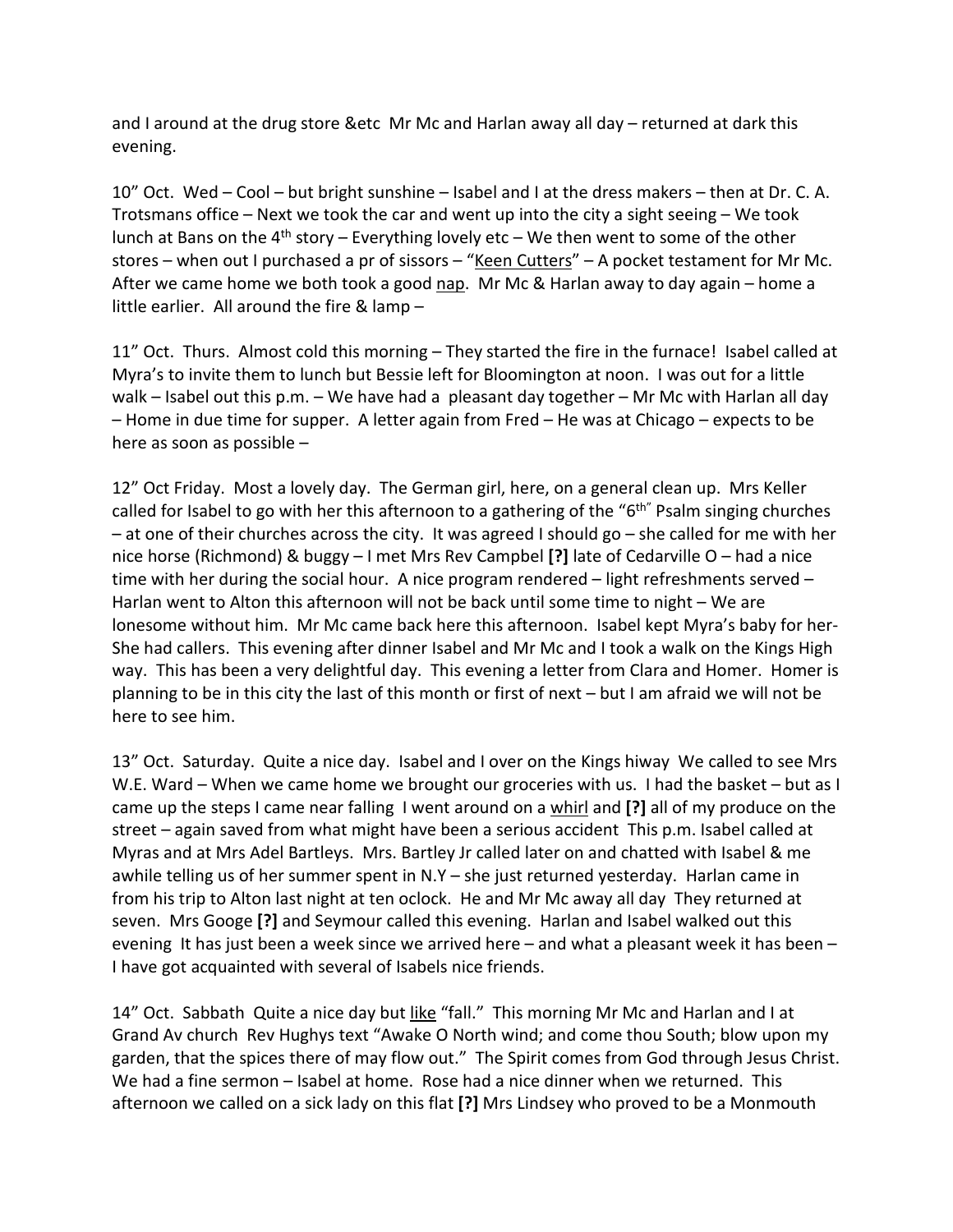student and her husband attended the Seminary in Xenia. I stopped with Mr & Mrs Googe **[?]** Isabel & Harlans Jewish friends Their eyes need to be opened by the power from [on high?]. Harlan rec'd a dispatch from Fred last night saying he would be here tomorrow morning. This evening Mr Mc and Harlan and Isabel and I attended the Rev Columbut Polk Goodsons church around the corner on the Kings highway (Presbyterian) had a good sermon. Mr and Mrs Googe **[?]** came very near going to church with us and we were sorry they did not for the sermon was for them.

15" Oct – Monday – Quite cloudy day – but pleasant at eight oclock we were made glad by Fred's coming. Mr Mc and Harlan had just gone to the office – after a little call with us he went to Harlans office. I called at Dr. C.A. Trottmans office and learned some valuable things from him. Rose washing Isabel and I had lunch alone as usual. This p.m. Isabel called to see Mrs. Ward. Fred came home with father and Harlan to dinner Harlan went with him to the  $8:10$ train he goes to Des Moines to night – and to Minneapolis tomorrow. Rev Sam Jones died on the train to day near little Rock – He had just finished a a revival service of two week in Olk. His wife and two daughters were with him when he died. He is dead but his works will follow him.

16" Oct Tues. Mr Mc and Harlan away until this evening again at the office. Isabel at Myra's this morning. She and Mrs Ward up in the city this p.m – I preferred to stay at home and called on Mrs "Rev" Samuel Lindsay – and had a delightful hour. Harlan and Isabel and father and I around the lamp –

17" Oct. Wed. A little damp this morning – Harlan hurried to the Union depot to meet Mr Gladstone – but he rec"d a dispatch saying he would be here in the morning. Mr Mc waited here ahile and went to Harlans office alone – I went to Kings high way and attended to a few errands and then went to see Dr C L Trotman – and spent quite a while listening to theology &etc he certainly is a scholar. I hope Homer will get to see him when he comes to this city. This afternoon a telephone from Myra announcing that Mr Bush was to send his carriage around for her to take a ride She invited Isabel and me to go with her – but we were prevented by a shower Mrs B – thought it best for Myra & baby to wait until a pleasanter day. We stopped a little while with Myra – A letter from Homer – and Clara and and Fred. Freds letter urges a sale and for Clayton to hunt a congenial business. This has been a busy day one way and another way it has not.

18" Oct. Thursday. Quite a lovely day. Mr Mc and I went to Harlan's office this A.m. We met Gladstone there – At noon we all took (Mr Gladstone and Harlan and father and I) lunched at the Mid day lunch rooms – Later on Harlan took us over the city from one point and another on car – we certainly had miles of a ride. This evening Harlan had Mr Gladstone come home with him to dinner – and at nine oclock went with him to the Union depot and remained until elven oclock when his car left for Kansas City – He is holding forth in **[?] –** Isabel had the house all illuminated and served a lovely dinner. This is one day I have had with Harlan –

19" Oct. Friday. Most a beautiful day. Mr Bush sent his carriage and driver around to take Myra a riding – she kindly invited Isabel and me to go in the carriage with her – this we did and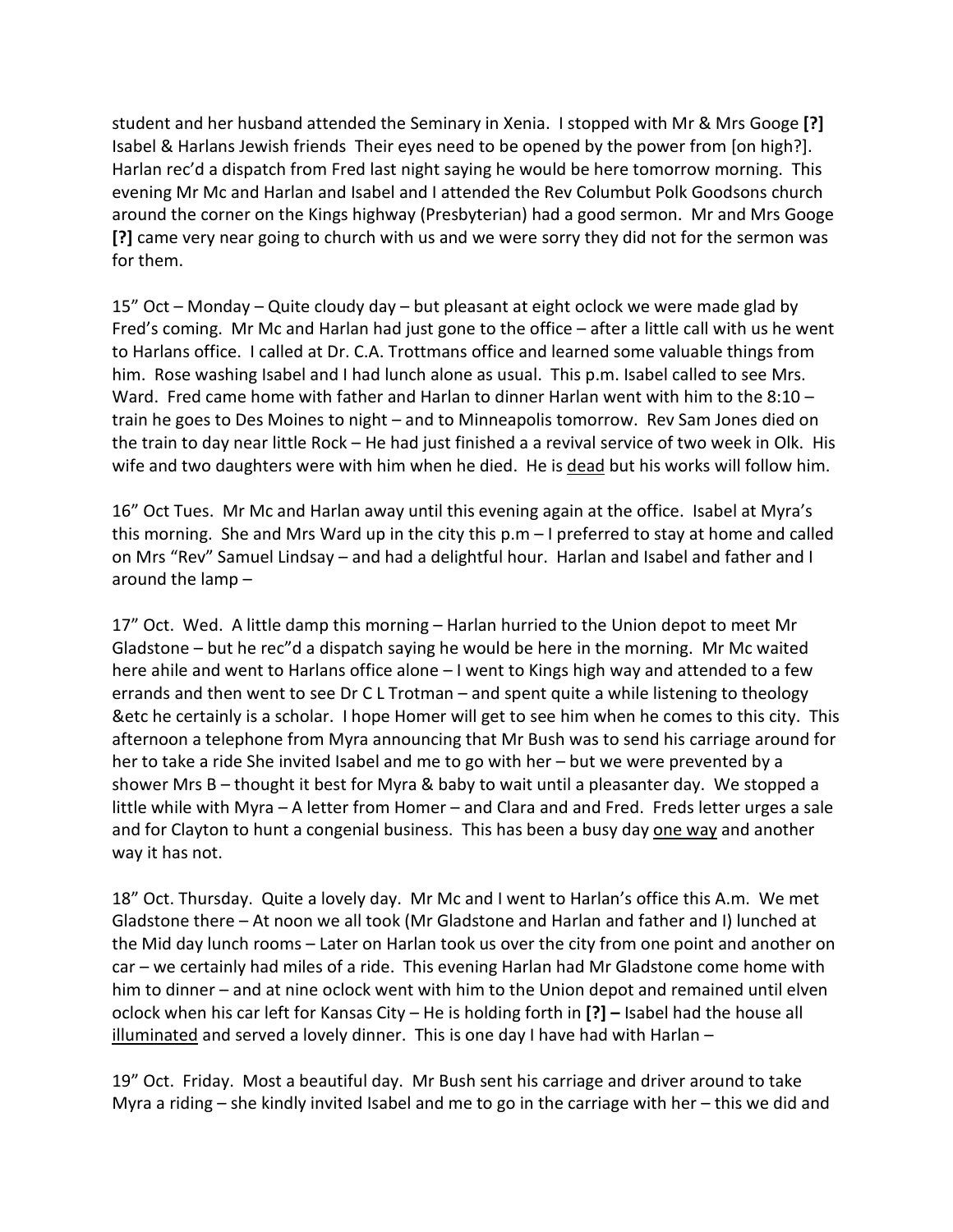had a grand ride – Myra and baby came in with us to lunch and spent the day – Mr Salmon called. Mr Mc walked over home with her and made a little call – Mrs. Bartley Jr called this Evening to see Isabel Mr Mc went to the office near noon – and came back early this evening Harlan came later.

20 Oct. Saturday Quite a nice day. Harlan left for the office – Mr Mc walked to Forest Park this A.M. – remained for lunch with Isabel and me – late this after noon Mr Mc went over to the office – I went out awhile this AM – on the Kings high way. Then this afternoon Isabel and I were over on the above street to the dry goods Store. We called at Myra's when we came back – Mr Mc and Harlan were home a little earlier to dinner. A letter came from Princeton Seminary from Jason – a letter from home from Clara – a letter from Fred from Des Moines he will be here Monday morning for father and me to go back with him on the nine oclock train to Kirksville – he has made arrangements for me there at Dr. Stills Institute. I called to see dear Mrs Lindsay and told her good by.

21" Oct. Sabbath. A nice day. Mr Mc and Harlan and I went over to Dr Hughy church – text – "A basket of summer fruit" – sermon for children. Isabel at home. Rose had dinner ready when we came back. This afternoon I stopped in and made a Sabbath call with Myra – Mr & Mrs Googe were not at home. This evening we did not go to – church – I feel almost nerveous to night. Mr Mc and Harlan went to the Presbyterian church around the corner – Expect a great Sermon.

22" Oct. Monday. We awakened early – I packed my trunk to be ready for dray man – After breakfeast and worship we told Isabel good by and Harlan went with us to the great Union depot and remained with us until the Wabash train rolled out at nine Oclock to Kirksville We were sorry to leave Isabel and Harlan for our two weeks with them has unfitted me for leaving – I would have been [**Transcriber note:** at top of page "Kirksville. 1906 Dockery Hotel"] better satisfied to have come away the next day and I never would have known what I was leaving. We were especially favored for we started out with Harlan and finished our journey with Fred. He came on the train at St Charles and has been with us all day – Isabel sent us a nice lunch which we all enjoyed – We reached Kirksville at four – Fred conducted us to the Dockery Hotel – and we all had supper together he remained with us until near eight when he left for Ottumwa – Now we are left by our Selves.

23 Oct. Tues We awakened at the Dockery house this morning – A nice breakfasted Served to quite a concourse of people At nine Oclock I went with Mr Mc and made my first visit and rec d my first treatment from Dr Langhress **[?]** – I fully realize that I am at best not any thing but an old chronic – and if they fail to help me I will feel that everything has been done that can be done and I will go back home and wait my time As we came back I got weighed - I weighed 120 lbs 8lbs less than I weigh the last of August – This afternoon I was busy in my room while father walked out to the edge of town to a fine stock sale – after he started awhile the rain began to fall – but they had a very large tent to accommodate the folks father returned all right in due time This evening I was sitting in our room writing to Fred – father with his newspaper –when their was a knock at our door and think of our Surprise when he stepped in he had been down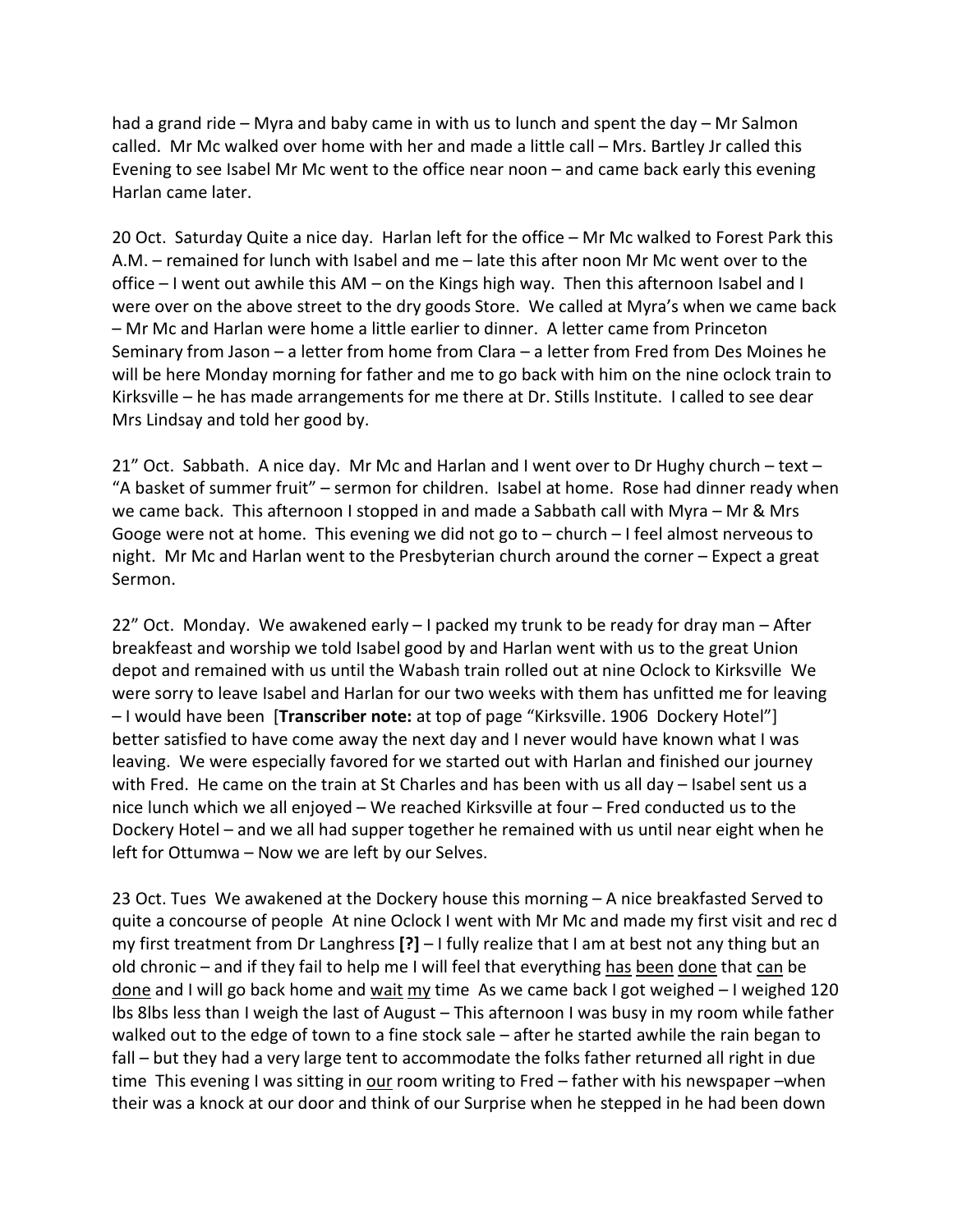the line to meet a party and being near came on to speak to us – I realize not many would be that thoughtful He again left at eight Oclock to go to St Pauls.

24" Oct. Wed – Still sprinkling but damp – there is a general wish for rain – they have had but little rain here if any for months. This morning Mr Mc went with me to the Institute – I took my  $2<sup>nd</sup>$  treatment from Dr. Laughlin. As we came back we walked to the post office – Letters came from home they are planning for a Sale. Mr Calvin Stormont dangerously ill. Clara says every one very busy etc. This afternoon spent in our room – writing and reading the order of the hour –

25" Oct. Thurs. Most a lovely day. The folks at home dropped in one of their Sale bills – It reads fine it is set for the last day of  $Oct - It$  is a big thing for Clayton I am sure. I was at the Institute this morning and took my third treatment from Dr Loughlin. I went alone – Father went to the depot to see Wabash men. After I came home I took quite a walk which gave me an appetite – This after noon I went out to look up a room and meals – with considerable success –good exercise – Father writing to Clayton & to Uncle Hugh.

26" Oct. Friday – Gloomy part of the day but mild. Father went with me to look at rooms – then he went to the post office and to the Store. I went to the institute and took my fourth treatment from Dr Loughlin. There was quite a number of stranger here to dinner – a fine meal served. A letter from Paul and Clara – How much we have to be thankful for – how many our Blessing – too many to count – I am putting in a Stitch here  $\&$  there – Mr Mc reading. The sun is comeing out this P.M – We took a little walk out & stopped at Store. Mr Mc went to the opera house to a political speech – I was too tired as usual to go.

27" Oct Saturday. Quite a nice day I went alone to the Drs for my fifth treatment this A.M – Mr Mc around the town This afternoon he was around again – A letter from Fannie Fred & Harlan this P.M – that makes it more pleasant – Our room in fine order everything lovely. We are hoping for Fred to be with us tomorrow.

28" Oct. Sabbath Most a lovely day. Fred came in last night and came to our room this morning. We had our breakfast and due time found our way to the Presbyterian church – Sermon by a visiting minister text – "And let us consider one another to provoke unto love and to good works." We came back here to the hotel after dinner we had a fine time with books & papers and the Sabbath lesson. I spent awhile with Fred in his room – Father & Fred around this evening. It matters not what our Surroundings it is possible for any of us to keep the Sabbath – if we look to the right place we will be helped – and this can be done. This Evening we went to an M. E. Church – all were dead strangers – yet we did not feel that way – we had a fine Sermon. Text "Let him come now to me, and he Shall know and he Shall know that there is a prophet in Israel" – Naaman finally did go to Elisha and was cured of his terrible disease **[?]** leprosy. This is a most beautiful night Fred remained with us until after ten when he told us good by & went out at twelve. This has been an unusual day in our lives etc. A dear letter was handed in from Clayton to night – Fred read it for us.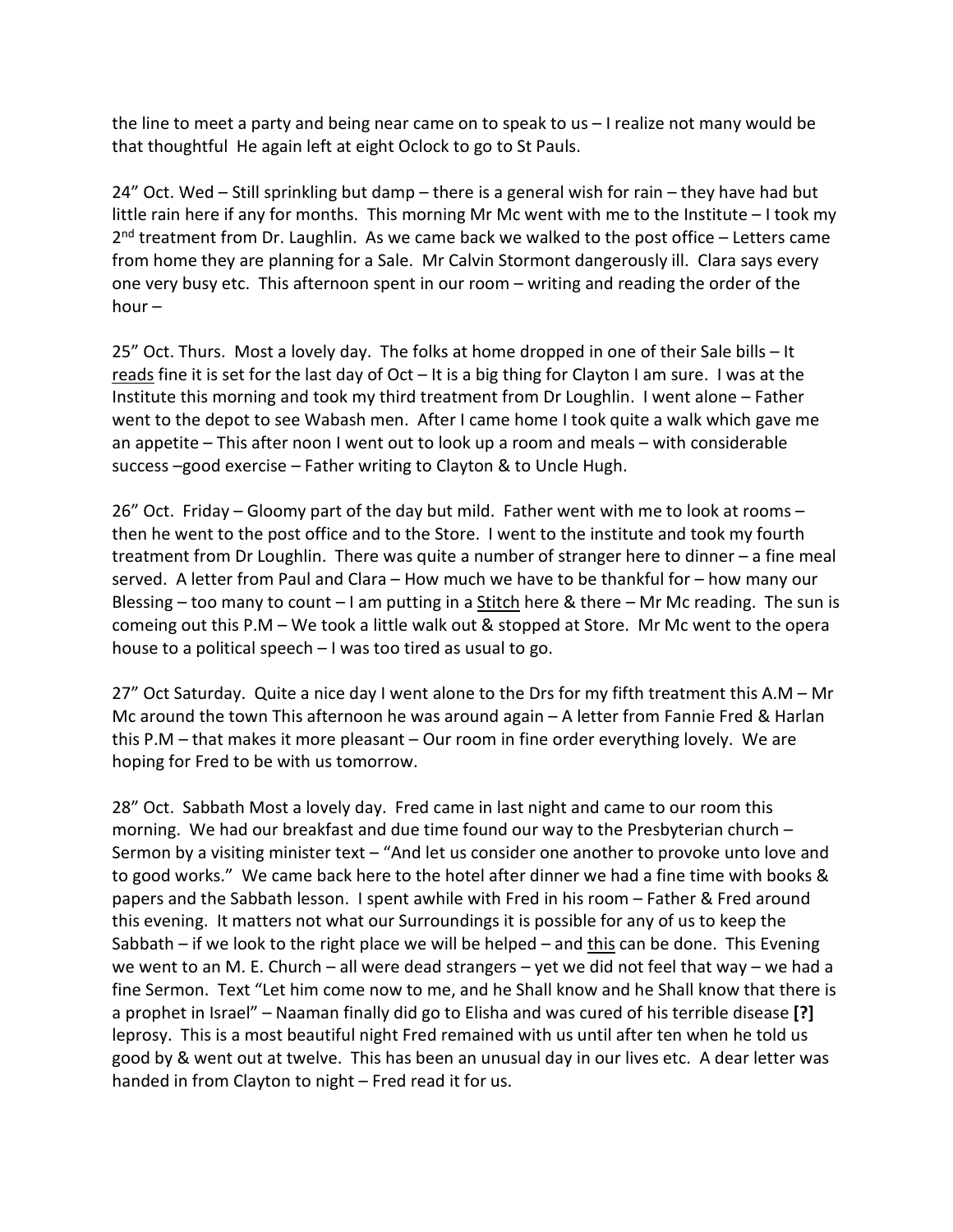29 Oct. Monday. We awakened up at the hotel this morning. It is a most beautiful morning  $-$ Father around town – I went to the Institute this morning and took my 6<sup>th</sup> treatment [??]. He is beginning to put it on a little heavier each time now – but what the outcome will be is another question. This afternoon we told Mr Frisy the hotel keeper good by and sent our trunk to 1802 to Mrs Jone's and took up our quarters there Most of her boarders are from the School of Osteopathy – It is quite a change but I hope it will be all for the better. I for once am feeling almost discouraged about my self – but I am keeping that to my Self for the present at least. I am all aches and pains from the effect of the mornings treatment.

30" Oct. Tuesday. A gloomy but a very pleasant day – Mr Mc around town Some little – This is my day off – did not take my treatment [**Transcriber note:** at top of page "At Mrs Jones's Boarding House Kirksville Mo"] today. I have been writing & the day Some way Soon ran past -A letter from Homer he has been at Louisville we are expecting him here some time soon & Clara too. After supper I called to see Mrs. Clark one of the sick boarders.

 $31<sup>st</sup>$  Oct. Wednesday. Most a beautiful day here  $-1$  went to the Institute for treatment but Dr was out I will go back again in the morning – This afternoon Mr Mc at the hall to hear Senator Stone – A great Democratic speech. After dinner Miss Catherine Curtain one of the Students here gave me quite a treatment – for my cold. I was in bed most of the P.M. This evening our usual crowd for supper – This is the day of Claytons Sale back at home We have been with them in thought most of the day And to night we feel relieved that it is over for until it is over it is a burden ever uppermost. How much we would like to have report from home to night –

## November 1906

 $1<sup>st</sup>$  Nov Thursday. A very beautiful day I went to Institute and took my  $7<sup>th</sup>$  treatment. I have rheumatism in my left shoulder down to my elbow – I am keeping quiet to day. Mr. Mc around town a good deal. A card came from Kansas City from Homer he had just arrived there – We will hope to see him here next week. A letter from Fred he was at Burlington when he wrote.

 $2<sup>nd</sup>$  Nov Friday. This was my day off – Will not go for treatment until tomorrow. This morning I took my letters and papers around to the office and called at the grocery and dry goods store and made some little purchases. Later Mr Mc at office and got letter from Fannie – there life as as hurried and busy as ever – This evening a letter came from Aunt Matt written after the Sale – She said Clayton and Clara would write when rested – I will take down a few extracts from Aunt Matts letter – The day fine She said Clara and Sister Williams had worked hard several days getting ready – Miss Eva Arthur helped her the proceeding days – Mrs Taylor Colored **[?]** there the day before – Mary Ervin went out Tuesday noon and helped and stayed all night – Sister Jennie Robbison & Sister Taylor both there – Mrs Belle Ervin and Blanch and Aunt Mollie & Ina. Josse Orr & Lizzie Galbreath Effie Townsley Sallie McMillan Mrs John Murdock and our Sister Mary and Fern Ervin & Eva Arthur and a Mrs Edwards and Aunt Jennette and Aunt Matt – The tables were set in the dining room and on the porch – 14 sat at the dining room table and 16 on the porch – There were about 80 **[?]** eat dinner in the house. They had a good dinner and everything nicely prepared and served and plenty of it – Paul took the carriage down in the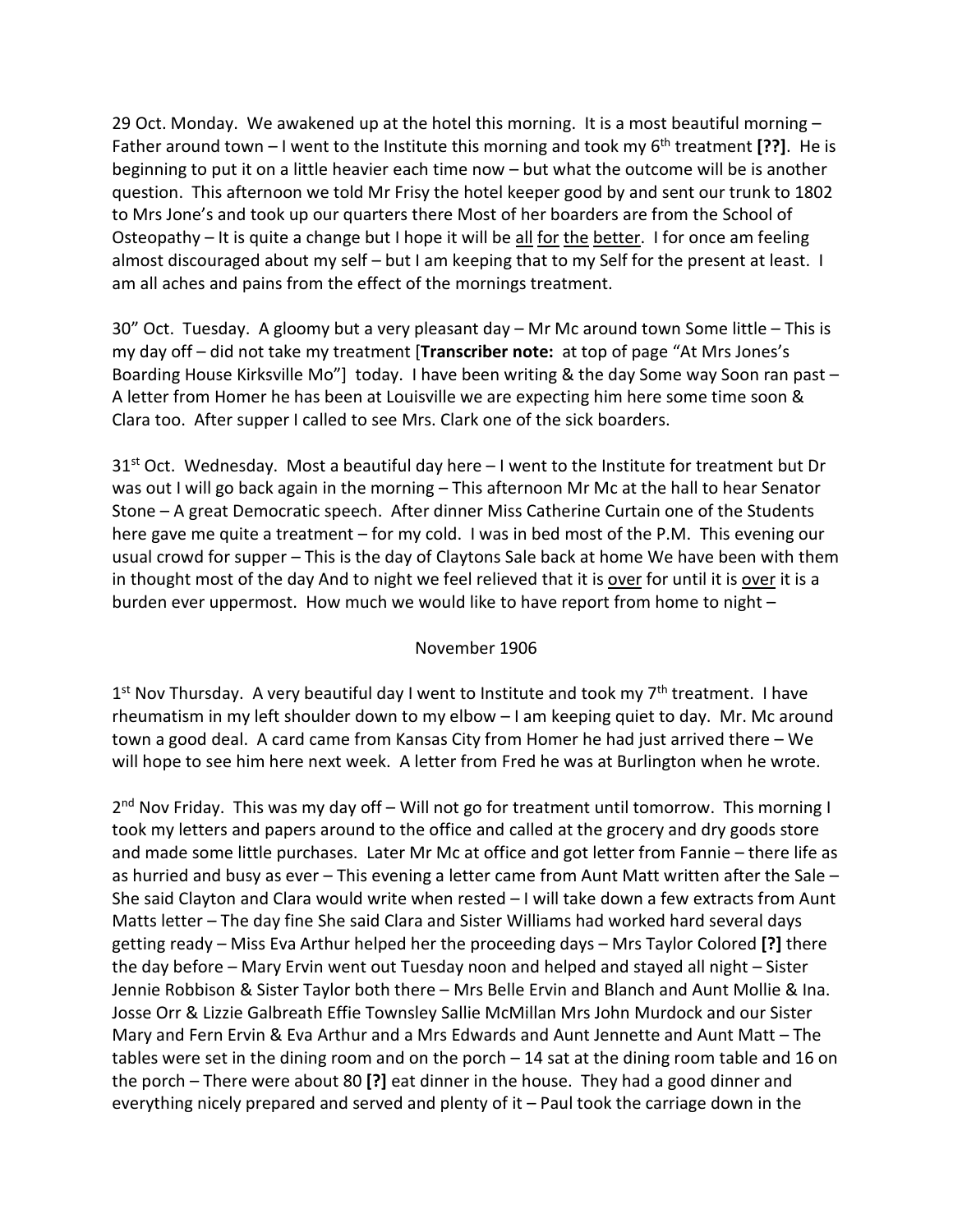Evening and took Uncle John and Aunt Mary and Uncle Joe. Uncle John and Aunt Mary remained all night.

3<sup>rd</sup> Nov. Sat. A beautiful day. Went this morning and took my eight treatment from Dr Loughlin. Carl Osterstrum from Freds Office came in on the Des Moines train at elven Oclock. Mr Mc met him at the train – and brought him here to our quarters – he had dinner with him. Mr. Mc around with him for awhile after they came back – Carl and I called at the hospital but they could not receive visitors – We called at the Still Hotel to see Miss Jolly and at the R.R. Station – After we came back I got a letter ready for Fred and Mr Mc and Carl and took it around to the office – and took a walk to the Varnell – it is a beautiful building and beautiful grounds. The evening pleasant our walk delightful – When we came back – there was a telegram awaiting us from Fred Saying he would not be with us tomorrow but he was writing us to day – Carl left us this evening to visit a friend a R.R. man at Moulton – we had a nice day with him – he is a promising boy.

4th Nov. Sabbath. A beautiful day Mr Mc and I around at the Presbyterian church this morning Sermon by the pastor text – "Salute no man by the way." The Kings business is urgent – do not allow any thing to come in your way to turn you from duty. We were wondering what Homer is doing in Kansas City to day. It seems almost too good to be true that he will be with us this week – We are anxiously waiting his comeing. A letter from Clara layed at our plate to day. They are haveing Communion back at home to day. I do not forget them.

5" Nov. Monday. Another beautiful day. This morning Mr Mc and I called at the Still hotel – and partialy made arrangements for room & board. He walked with me to the Institute – and came back to look after the mail I remained and took my ninth treatment – We got a letter from Fred & Jason and a postal from Homer – he will be here this afternoon – he preached yesterday at Lexington Mo – This afternoon we called at the Still hotel and will go there tomorrow. We called around at the Depot Homer train came in 5-5**[?]** – We took him around to his room near our hotel - He will take his meals there with us. This evening we walked around the town awhile – Homer and father went around to the post office then called up here in our room – Father went with him to the Still hotel and had Supper – I took Supper alone here at Mrs Jone's. After Supper I went to the revival services at the Presbyterian church – Dr. W. C. Templetens text "And ye shall be baptized with the holy Spirit and with fire I handed in my card with Mr & Mrs Goges and Seymours name – and Mrs George Kellers – all of St Louis.Just **[word omitted]** I returned from the meeting I met Mr Mc and Homer – Homer went back to his room – and father stopped here.

6" Nov Tues. Quite a beautiful day. We awakened at Mrs Jones this morning – Homer called at our room – This A.M – We settled with her for our weeks board and came over here to the "Still Hotel" – We began talking of making the change and before we knew we were here – Homer here with us for his meals - We have a pleasant room - the best and seem to be happily situated We sit at the "Hamilton table" – Homer with us most of the time – This is election day – Mr Mc and Homer out hearing the returns. Mrs Ball called to see me this afternoon – She and her friend Mr Derby went to the church with me. Dr Templetons text "As thy Servant was busy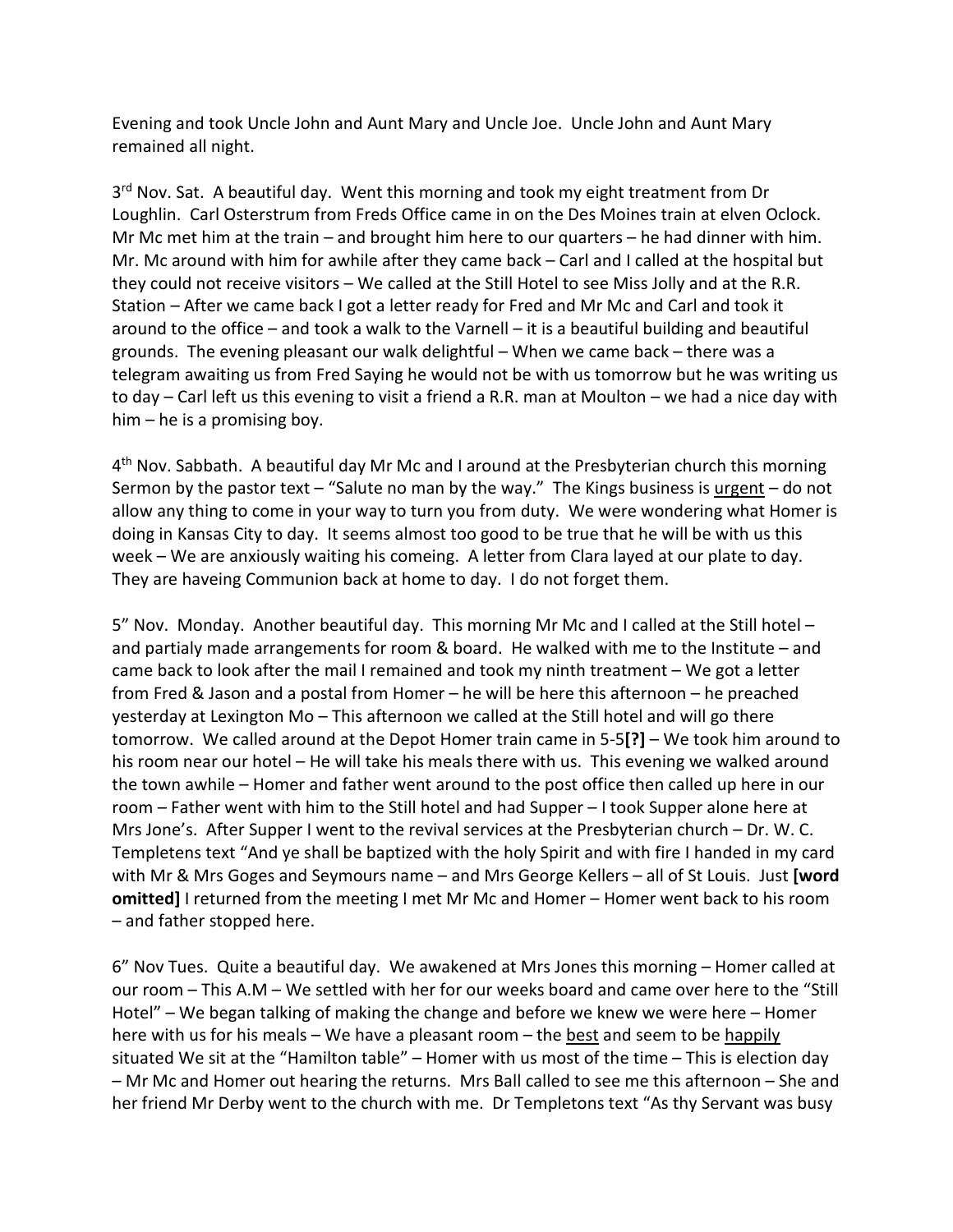here and there, he was gone." Many of the congregation entered in to a covenant with their pastor to night – for a higher consecration and greater personal work for God. This is our first night at this hotel.

At The Still Hotel –  $7<sup>th</sup>$  Nov. Wednesday Cloudy part of the time. I called at the Institute this morning and took my tenth treatment from Dr Lochlin. I also had our first washing taken to our wash woman – Mr Mc and Homer out most of the A.M – We rec'd the long looked for letter from Clayton – Also one from Clara – and one from Ina – I see by Xenia paper that Mrs Walker Williamson passed away suddenly the other morning their daughter from Alanta was with them when she died. This evening Mrs Hamilton and I attended the revival Services at Pres. Church. Dr. Templetons address or text Beloved, I Stand at the door, and knock; If any man here my voice, and open the door, I will come in to him, and will sup with him, and he with me." The text is a Sermon. Mr Mc and Homer around to night as usual.

8" Nov. Thursday. Cloudy in the morning but the afternoon beautiful Mr Mc is haveing quite a severe cold. He and Homer Still gathering up Election news since the Election Tuesday. This morning I made a purchase at the book Store. This afternoon Mrs Clark from the Jones boarding house called to See me. Homer & I out for a walk – and he advises sitting on the poarch until the frost drives me in. We have had a nice time with Homer with us these days. This evening did not go to the Church Company failed me.

9" Nov. Friday. A bright Sunshiney day. This morning Mr. E.A. Johnston of Bussy stepped in – he came in late last night. He and Homer and Mr Mc took in the post office and around up town – they walked with me to the Institute I called at Dr Loflins dept and took my eleventh treatment Mr Johnston took dinner with us here – and we had a pleasant afternoon – Homer and father went with him around to the depot – he left at four. This Evening Miss Jennette Jolivert went with me to revival Services at the Pres. Church – Dr Templetons text "Whatsover a man Soweth that shall he also reap" – When we got back father had retired & Homer gone to his room.

10" Nov. Saturday – Much cooler this morning – Mr Mc felt like remaining in bed but finally got up to breakfast and went with Homer to the 8 Oclock train – he went to Foulton Mo. and we are expecting him back Monday. Mr Mc and I passed down Scotts St and I called at Richardson & Scott laundry to get my collars ready for next week We called around at Shoe Stores until I finally settled on a winter pr of shoes when I get stockings to correspond I think I will be ready to meet the cold winter weather. This P.M – Mr Mc out & purchased over shoes etc. I went with Mrs Hamilton & her friend to the Womens Club – French History their topic. Quite a fine looking crowd of ladies assembled. After I came back I called at post office & book Store – and at house near by and engaged a room for Homer & co – next week. We really feel lost without Homer. A letter from Fred & telegram from Clara She is due at St Louis to day. Fred expects to spend tomorrow with us is a matter of rejoiceing.

11 Nov. Sabbath – A bright day – but a cool  $air$ . Fred put in his appearance this morning. He had stopped at the Dockery – As usual he brought us several Sabbath papers which were quite a treat. He went with us to church Dr Templeton text " No man liveth to him Self." A sermon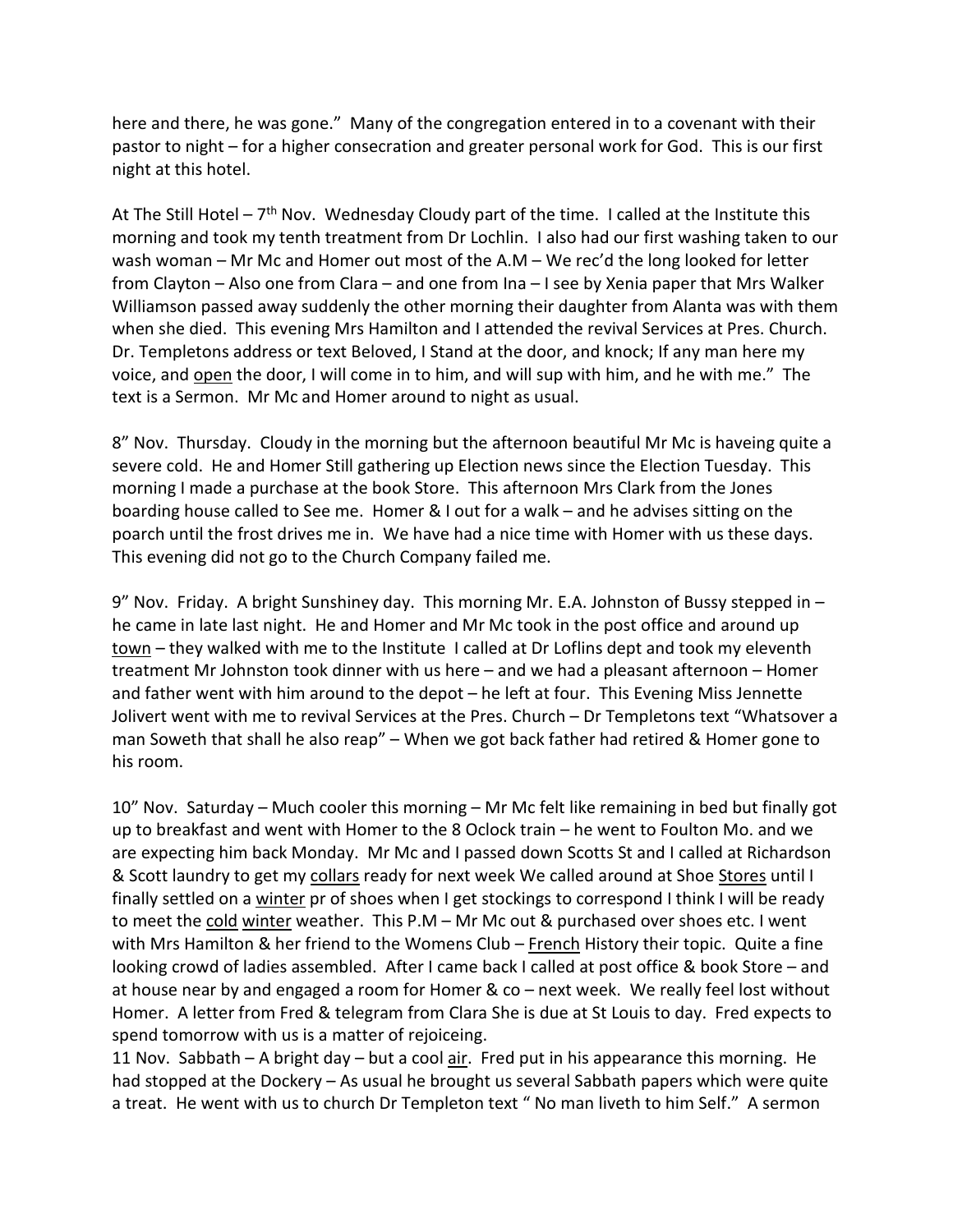to business men and women Fred came back with us and took dinner. Mr Hamilton on the sick list Mrs H – and son at our table. This afternoon Fred with us – we had a good time – with our Sabbath papers He remained with us for supper – after 8 he went to Moberly to spend the night Thus another Sabbath day has passed off in Kirksville – A blessed Sabbath day. I wonder how Clayton and Paul and their force are getting along to day.

12" Nov. Monday. Another bright dry day – but a little cool – This A.M – I called to see Mrs Jones and left a book for her little daughter Mary - The Life of Christ. The whole family need this. I called at the Shoe Store and got my over Shoes & other little necessaries. I called at Institute and took my twelveth [sic] treatment – This afternoon I took a little Sleep and put a good many things in order and Mr Mc and I started to the 4 Oclock train and met Fred & Homer coming Clara we hope will be here on the 8 Oclock train. Fred and Homer took supper with us here – I called at the Richardson & Jones Laundry on Scott St – with sixteen handkerchiefs – to be ready for Wednesday. After supper we had a little visit with Fred when he left us to go on the 8 train to Des Moines. Homer was at the same train and met Clara – and brought her around here – She and Homer went around to their quarters – half a block from here – We all seemed tired and adjourned until the morning.

13" Nov. Tuesday. A bright day but cool. We all had breakfeast here togather. We went over to Claras room and spent a little while this A.M etc. hearing her relate the doings of the Sale and the home. When she came away old Sister Williams was the head and Potter Clayton Paul and Charlie B – and Frank the Subjects. This afternoon Homer and Clara around for awhile through the town – Later father and Homer went out for a walk. Miss Jolivet called – This Evening father & Homer and Clara and I had a nice time togather.

14" Nov. Wed. A Snow on the ground – Clara went with me to the institute – I took my  $13<sup>th</sup>$ treatment Homer up town awhile – Mr Mc not feeling well with a cold and was in the house all day – This afternoon Homer and Clara at the hair dressers. This evening Clara and I over at her room. I sent out Some letters to day.

15" Nov – Thurs. The Snow nearly gone – Homer & Clara with us – what will we do when they are gone. Homer around the town a good deal. This evening early father and I up town and layed in a supply of fruit. After Supper Homer with father and me – Clara along with Some of the young folks in Miss Jolivets room. This has been a fine day – togather.

16" Nov. Friday. Blustery & cold – Homer told us good by and Clara went with him to St. Louis – Clara will be back tomorrow but Homer will keep going homeward until he reaches his home at Norcross Pa. This morning I went with Miss Jolivet and Miss Lena Nickolas to the Institute for to see the Dr and took my  $14<sup>th</sup>$  treatment – As I came home I called to see Mrs Ball – This afternoon quite a number of letters and papers rolled in. Later in the afternoon we called at the Dockery to see Rev Fiery **[?]** formerally of Springfield Ohio He was at the front in those dear old days when men were taking this country for Prohibition. But he says the Cause is more alive than ever and prohibition will triumph and the men from the old parties will flow in to it etc. We miss Homer and Clara this evening.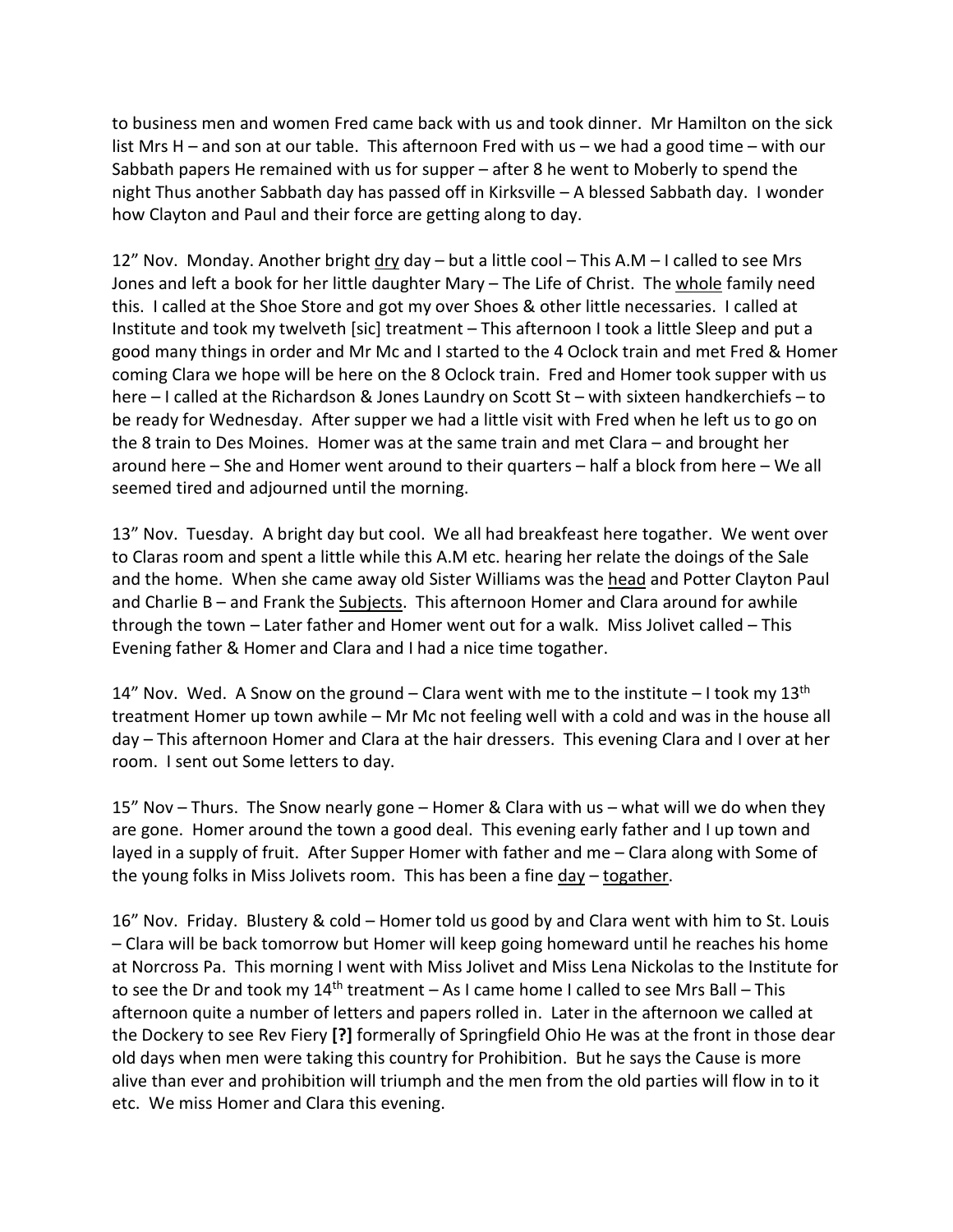17" Nov. Saturday. Most a lovely day. I have been busy with books & papers and for a change this is the first line I have written to day. This A.M – Mr Mc and I took a walk – home in time for dinner A letter from Homer – Says Clara will not be home to day – This P.M – I expected to attend the womens Club but did not equal to it – Later this evening I went with Mr Mc up town I called to see Sister Jones and Mr and Mrs Clark at the Jones house – We called at the hardware Store for a paper**[?]** bucket – reached home in time for Supper –

18" Nov – Sabbath. A nice day. We were made happy this morning by Fred stepping in – He came in last night and stopped at the Dockery. He brought us some nice papers – He went with us to the Presbyterian church – Dr Templetons text – "The Lord shall count when he writeth up the people, that this man was born there. Selah." When we came home we were served to a nice dinner – Mr Hamilton our friend across the hall is not well. Fred called to see him. We had a nice Sabbath togather – Fred left for St Louis to be with Homer at Harlans – He will take sleeper and awaken in St Louis in the morning – We miss him here this evening. I did not forget it was 18 years this Evening since Florence left us.

19" Oct. [Nov.] Monday. Quite a little snow on the ground – Mrs Hamilton left for St Louis this morning for a few days  $-1$  was at the Doctors and took my  $15<sup>th</sup>$  treatment – every bone is aching Mr Mc has been all day surrounded with papers – It is a rough day out – I have been in bed most of the afternoon A letter from Homer He spoke at Centeral church yesterday morning they gave him two hundred for missions – He spoke to the young folks at seven and preach at the Bank Memorial at eight. He said he enjoyed his little visit with us – I am sure father and I enjoyed it much. –

20" Nov. Tues. Snow still on the ground – Drizzling rain and sleet – I took a walk on the poarch this A.M – Mr Hamilton had Mr Malcolm – R. Roman from Quincy here to dinner. This afternoon & this A.M. I spent a little while in Miss Jolivets room. I took a little walk to the Home Laundry on Scott Street – I sent our washing there this week.

21" Nov. Wed. Still snowing & rough. I went to the Institute this morning and took my 16" treatment – I came back home and rested until noon – We had dinner and I rested again until evening I felt too tired to remain up – Mr Mc busy with his papers – Every thing very pleasant – Mrs Hamilton returned this morning from St Louis.

 $22<sup>nd</sup>$  Nov. Thursday. Snow on the ground but the streets are clean – Mr Mc and I took a walk this A.M – through the western part of town – called at the grocery I got a dozen of oranges -- & a box for a foot Stool – We reached home at noon. This afternoon I finished rereading the Argonauts By Charles Kingsley or How Jason won the Golden Fleece – Late this P.M – I went with Miss Jolivent for a walk up town called at her friends and on our return called at the Store – We reached here in time for Supper. I have discarded Coffee for the present have arranged with the lanlady for a cup of milk at each meal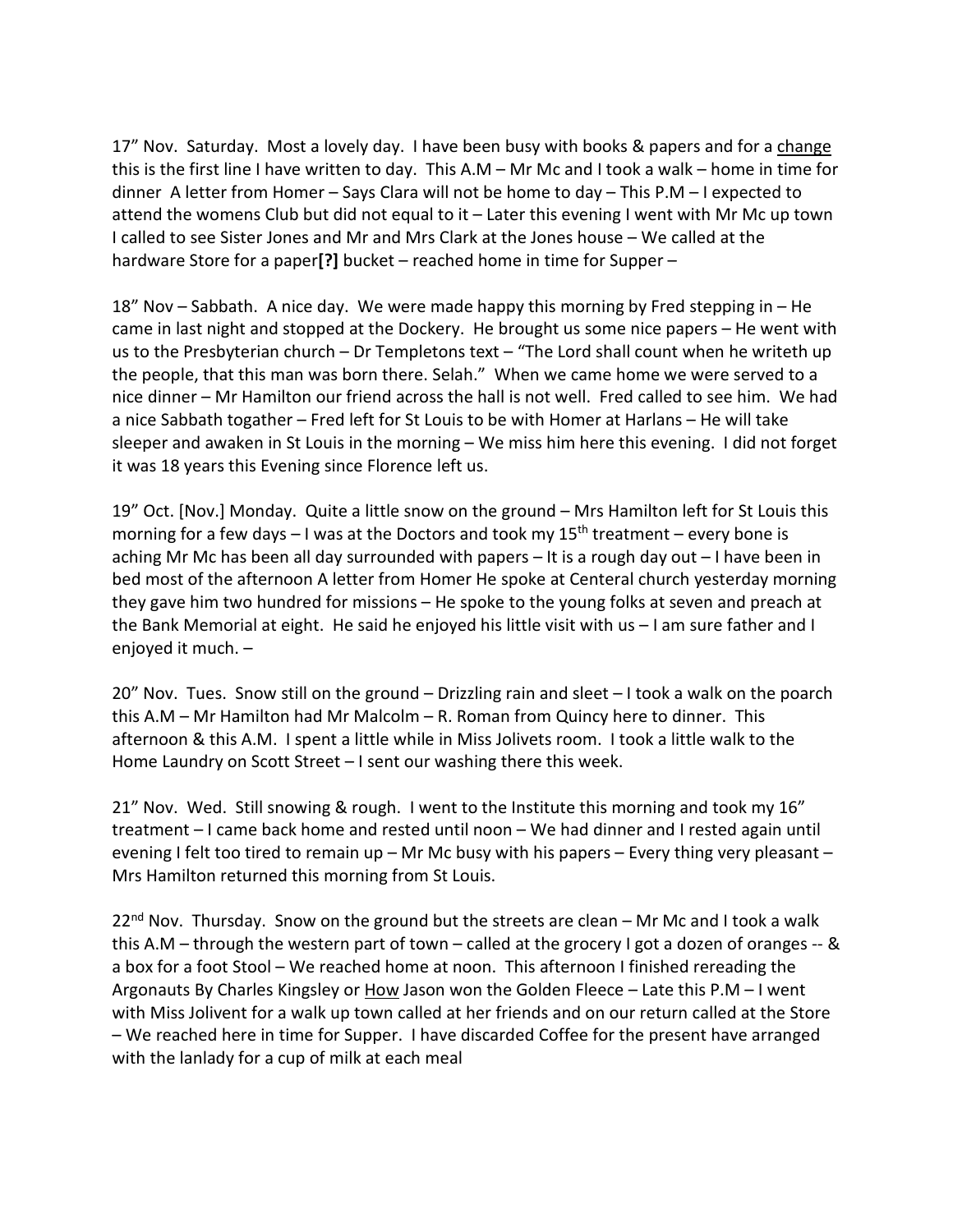23" Nov. Friday. Snow on the ground an occasional. Sleigh passing. Moderated much pleasanter. I went to the Drs and began another card – according to their count this was my  $14<sup>th</sup>$  treatment. Mr Mc up town and around – He brought me a hat box – Something I very much needed. I have been in bed all afternoon. Late this P.M – Mr Mc and I walked to the Libary but it was closed – then we walked around to the grocery on the St East of here – I took my books to Mrs Hamiltons and brought out several more. We rec"d Several letters to day –

24" Nov. Saturday. Quite a nice day – writing this A.M – We recd letters from Aunt Mary & Fred & Homer. This afternoon at four Oclock we walked around to the depot and met Clara She left St Louis this morning – Fred came in Just as she was leaving He will be with us tomorrow – She had her trunk taken to a house on this Street but finally concluded to have it brought back here and share Miss Jolivets room. They are giving the opening party of the season here to night – Quite a crowd here – it is to hold until eleven but we concluded to retire Sooner –

25" Nov. Sabbath Rain last night and this morning. Clara at our table at breakfeast. Fred came around about eight Oclock – When the hour for church came it was raining so hard we did not go – Near eleven Mr E.I. Johnston and Lervel came they were here to dinner and went away at four. I will record here I was sorry to see them on this Sabbath day and do not approve of such visits. Fred and Clara with us to supper – We spent an hour singing gospel songs – while he was in the room with father Fred was here until eleven when he went to the other hotel and went out at one.

26" Nov Monday The Streets clean after the rain. Father and Clara went up town and purchased a handsome suitcase for me  $-1$  went around to the Institue and took my 15<sup>th</sup> treatment I have been busy all day. We expect to go to St. Louis in the morning to spend Thanksgiving with Harlan & Isabel – Father writeing home and was at the post office this evening. Clara with Miss Jolivet & Miss Nicholas this P.M – and Evening.

27" Nov Tuesday Quite a nice day. After so long a time Mr Mc & Clara and I got started to St Louis – The train 2 hours late – As we past the Still Hotel Miss Jolivet and Miss Lena Nickolas were out [illegible] as we past – We had a nice day on the train – had dinner. We reached St Louis at four – and came on out here to Harlans It seems like getting home to get back After Harlan's return a nice supper served. Rose still holding forth in the kitchen, etc.

28" Nov Wed. A pleasant day. Mr Mc went across the city with Harlan to his office. Had dinner with him and came back at four. Harlan came later. The Express man came this evening with a Turkey from Des Moines from Fred – and two Chickens from

home from Clayton and old Sister W—Mrs Goage called – We have been having a nice time here to day and this Evening by our Selves – that is all the company we want – I took quite a little walk this evening.

29" Nov. Thurs. Thanksgiving day. Harlan went to the office but failed to get back for church. Mr Mc and I went around to the Presbyterian church on the Kings Highway – Had a good